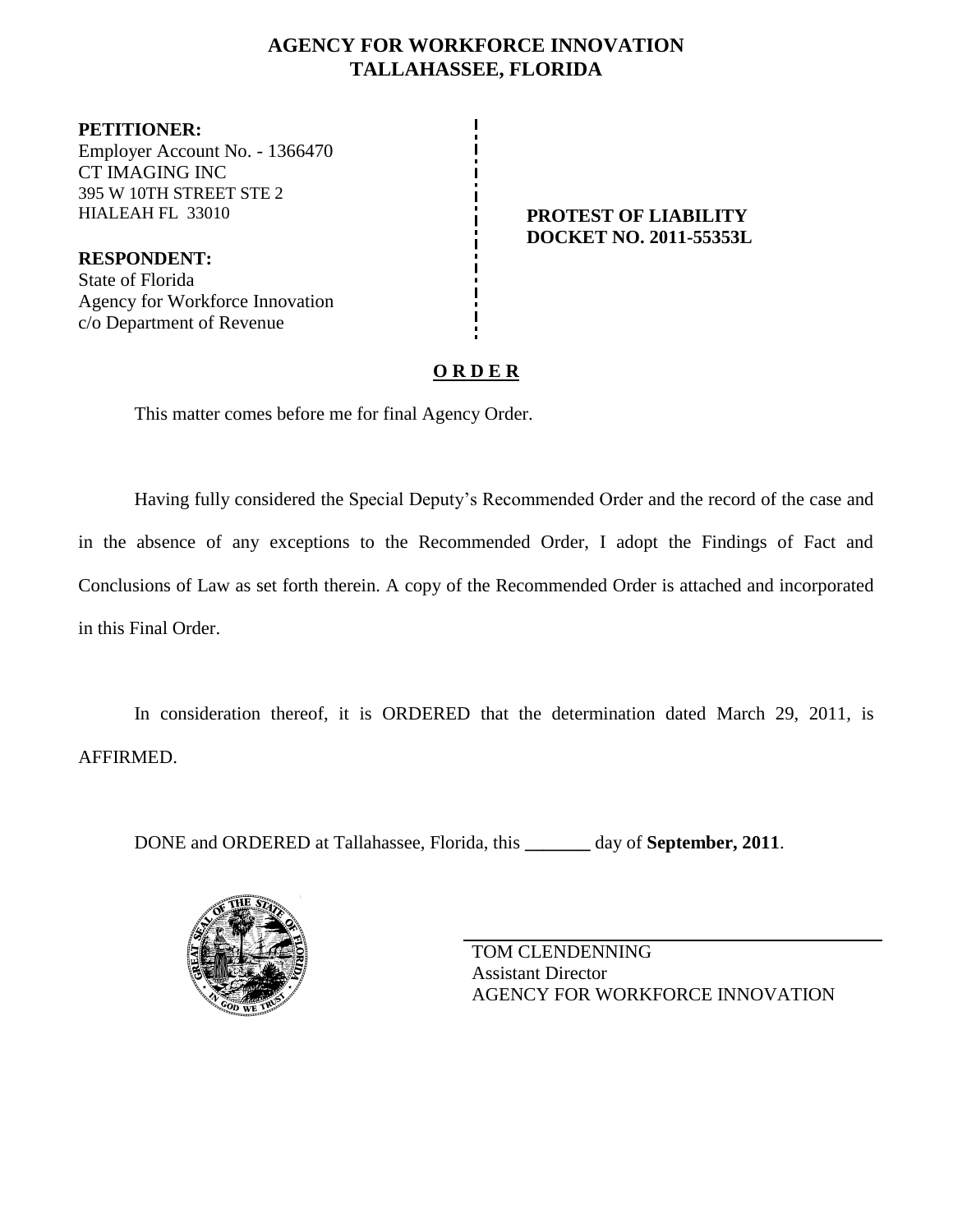### **AGENCY FOR WORKFORCE INNOVATION Unemployment Compensation Appeals**

MSC 345 CALDWELL BUILDING 107 EAST MADISON STREET TALLAHASSEE FL 32399-4143

#### **PETITIONER:**

Employer Account No. - 1366470 CT IMAGING INC ATTN: DORIS MONTOYA 395 W 10TH STREET STE 2 HIALEAH FL 33010

> **PROTEST OF LIABILITY DOCKET NO. 2011-55353L**

### **RESPONDENT:**

State of Florida Agency for Workforce Innovation c/o Department of Revenue

## **RECOMMENDED ORDER OF SPECIAL DEPUTY**

TO: Assistant Director Agency for Workforce Innovation

This matter comes before the undersigned Special Deputy pursuant to the Petitioner's protest of the Respondent's determination dated March 29, 2011.

After due notice to the parties, a telephone hearing was held on June 10, 2011. An outside accountant appeared and testified on behalf of the Petitioner. A tax audit supervisor appeared on behalf of the Respondent and called a tax auditor as a witness.

The record of the case, including the recording of the hearing and any exhibits submitted in evidence, is

herewith transmitted. Proposed Findings of Fact and Conclusions of Law were not received.

#### **Issue:**

Whether services performed for the petitioner constitute insured employment, and if so, the effective date of the petitioners liability, pursuant to Sections 443.036(19), (21); 443.1216, Florida Statutes.

#### **Findings of Fact:**

- 1. The Petitioner is a subchapter S corporation, incorporated for the purpose of running a diagnostic services business.
- 2. The Petitioner was selected for a random audit by the Florida Department of Revenue.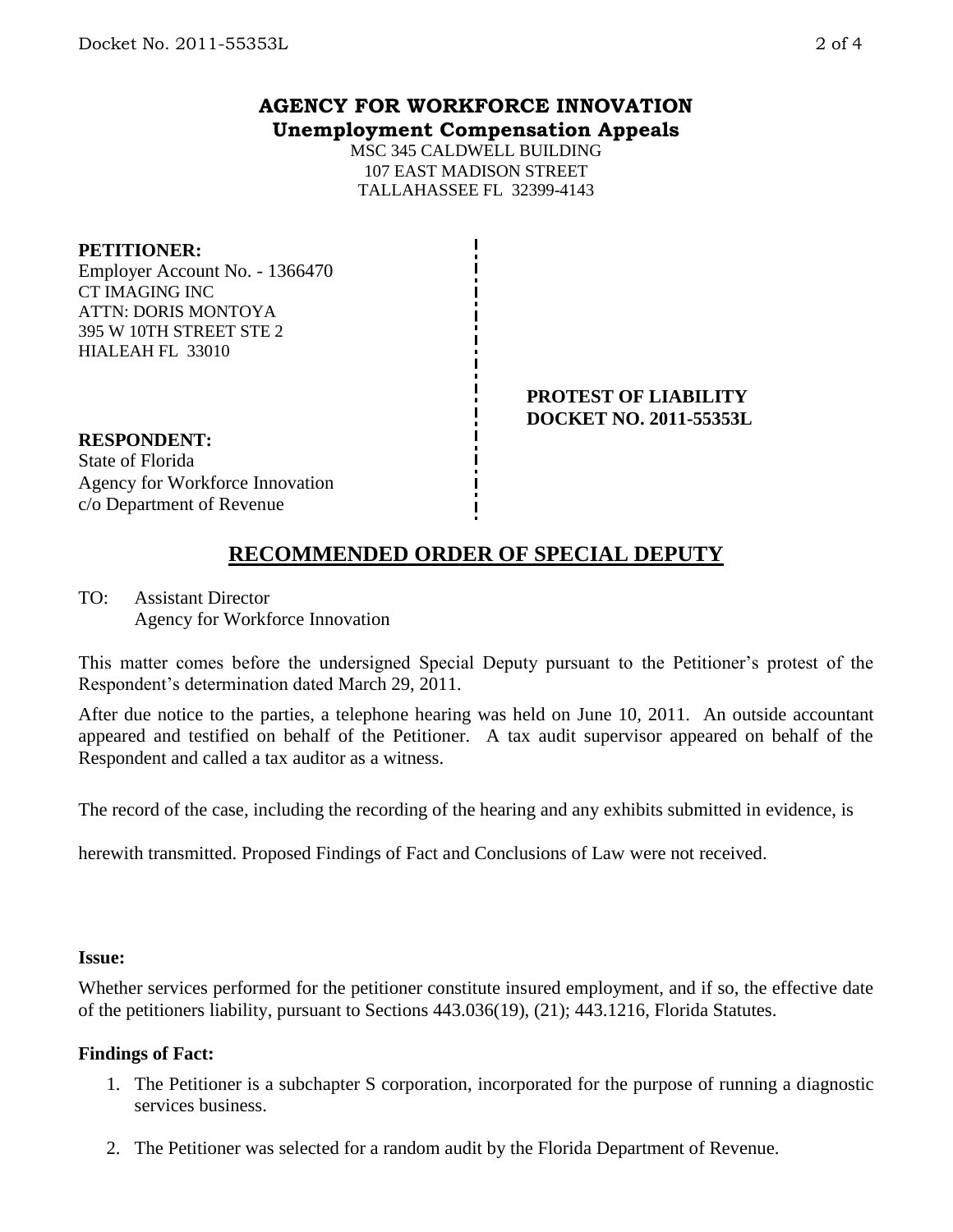- 3. The audit was scheduled and performed at the Petitioner's accountant's office with the Petitioner's accountant.
- 4. The audit found that two corporate officers as well as workers performing services in transcription, ultrasound technicians, x-ray technicians, and marketers, were employees of the Petitioner.

#### **Conclusions of Law:**

- 5. The issue in this case, whether services performed for the Petitioner constitute employment subject to the Florida Unemployment Compensation Law, is governed by Chapter 443, Florida Statutes. Section 443.1216(1)(a)2., Florida Statutes, provides that employment subject to the chapter includes service performed by individuals under the usual common law rules applicable in determining an employer-employee relationship.
- 6. The Supreme Court of the United States held that the term "usual common law rules" is to be used in a generic sense to mean the "standards developed by the courts through the years of adjudication." United States v. W.M. Webb, Inc., 397 U.S. 179 (1970).
- 7. The Supreme Court of Florida adopted and approved the tests in 1 Restatement of Law, Agency 2d Section 220 (1958), for use to determine if an employment relationship exists. See Cantor v. Cochran, 184 So.2d 173 (Fla. 1966); Miami Herald Publishing Co. v. Kendall, 88 So.2d 276 (Fla. 1956); Magarian v. Southern Fruit Distributors, 1 So.2d 858 (Fla. 1941); see also Kane Furniture Corp. v. R. Miranda, 506 So.2d 1061 (Fla. 2d DCA 1987).
- 8. Restatement of Law is a publication, prepared under the auspices of the American Law Institute, which explains the meaning of the law with regard to various court rulings. The Restatement sets forth a nonexclusive list of factors that are to be considered when judging whether a relationship is an employment relationship or an independent contractor relationship.
- 9. 1 Restatement of Law, Agency 2d Section 220 (1958) provides:
	- (1) A servant is a person employed to perform services for another and who, in the performance of the services, is subject to the other's control or right of control.
	- (2) The following matters of fact, among others, are to be considered:
		- (a) the extent of control which, by the agreement, the business may exercise over the details of the work;
		- (b) whether or not the one employed is engaged in a distinct occupation or business;
		- (c) the kind of occupation, with reference to whether, in the locality, the work is usually done under the direction of the employer or by a specialist without supervision;
		- (d) the skill required in the particular occupation;
		- (e) whether the employer or the worker supplies the instrumentalities, tools, and the place of work for the person doing the work;
		- (f) the length of time for which the person is employed;
		- (g) the method of payment, whether by the time or by the job;
		- (h) whether or not the work is a part of the regular business of the employer;
		- (i) whether or not the parties believe they are creating the relation of master and servant;
		- (j) whether the principal is or is not in business.
- 10. Comments in the Restatement explain that the word "servant" does not exclusively connote manual labor, and the word "employee" has largely replaced "servant" in statutes dealing with various aspects of the working relationship between two parties. In Department of Health and Rehabilitative Services v. Department of Labor & Employment Security, 472 So.2d 1284 (Fla. 1st DCA 1985) the court confirmed that the factors listed in the Restatement are the proper factors to be considered in determining whether an employer-employee relationship exists. However, in